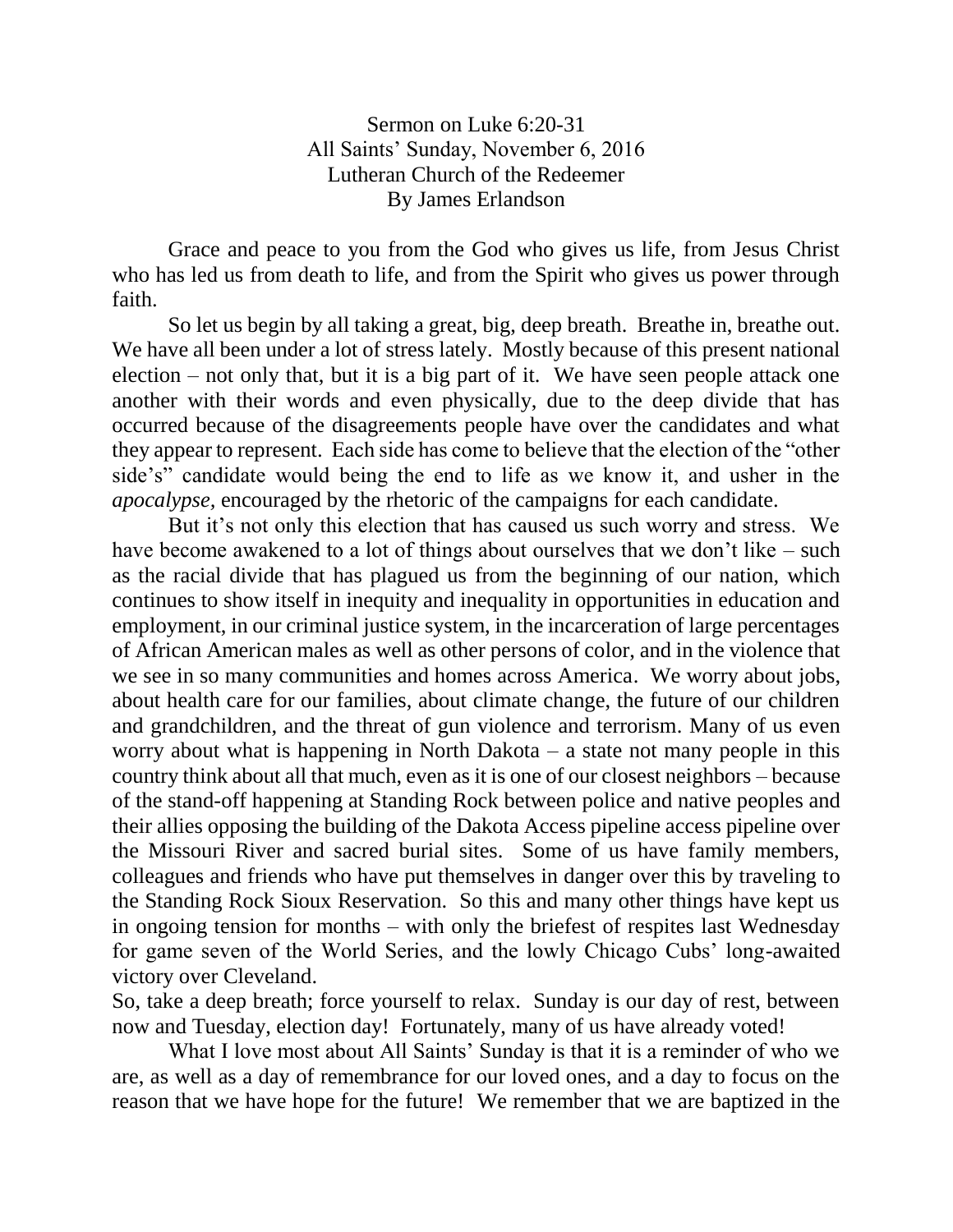name of our Lord Jesus – which means that you and I and all the baptized are the "saints of the Lord", through our baptism and our faith. (Despite our many imperfections!)

Just last Friday, I took a short break in the early afternoon to rake the last leaves in my yard at home. It has been a very busy week, with much to plan and think about in order to prepare for today's worship plus other worship services and community events to come, plus the thoughts about this stressful political campaign that has all of us "on edge" – even clergy! I had just delivered my 92-year-old – father's absentee ballot to city hall, and brought him his medications (which I do 3- 4 times a day). So I appreciated this time to enjoy the warmth of the sun, the falling leaves, and some quiet time outside without cable tv. Then I received a phone call – it was an urgent message from the daughter of Virginia Johnson, one of our homebound members. Ginny, who had suffered a broken femur a few months ago, had taken a turn for the worse. Could I come and pray with them? Certainly, so I quickly went inside, showered and changed clothes, and hurried over to the care center. I was met by several members of Ginny's family, gathered around her bed. Ginny opened her eyes when I said her name, and when she recognized me, she said she appreciated that I had come. She was very tired and weak, having not eaten for days. I told her we had been thinking about her and praying for her in worship, and spoke the names of some of you, her friends, who had asked about her. Then I read Psalm 121, said words of confession, forgiveness and absolution for her, and then we all said the 23rd Psalm and the Lord's Prayer together. Then I said a benediction for her and shared the peace. After a little more conversation, Ginny fell asleep, and a bit later the members of the family one by one took their leave, and I also went home. But we all left, feeling at peace, even though we were saddened at the thought of soon losing Ginny. We had been reminded of what is important – love for one another, our families and our brothers and sisters in Christ, life and death – a reprieve from all the turmoil and strife that surrounds us in this world and in our lives. We even remarked to each other, as we left the room, that is was time to rest, stay away from television news, and speak of other, more important things…..

I tell you this to help remind you of the importance of life and death, faith, hope and love – as I was reminded of it last Friday. We know this, but we certainly get distracted easily! So the importance of this Feast of All Saints, as well as every Sunday in worship, is that it pulls our attention and focus from obsessing about the things that challenge us – which we seldom can control – and remind us of the God who created us and loved us, of Jesus who was sent by God to save us, and the Holy Spirit who gives us faith and the power to love. We have been baptized, we have been called "saints" of the Lord (sinners as well as saints, as Martin Luther reminded us), so we have been given hope in our lives for the present day and the future, despite what the world throws at us.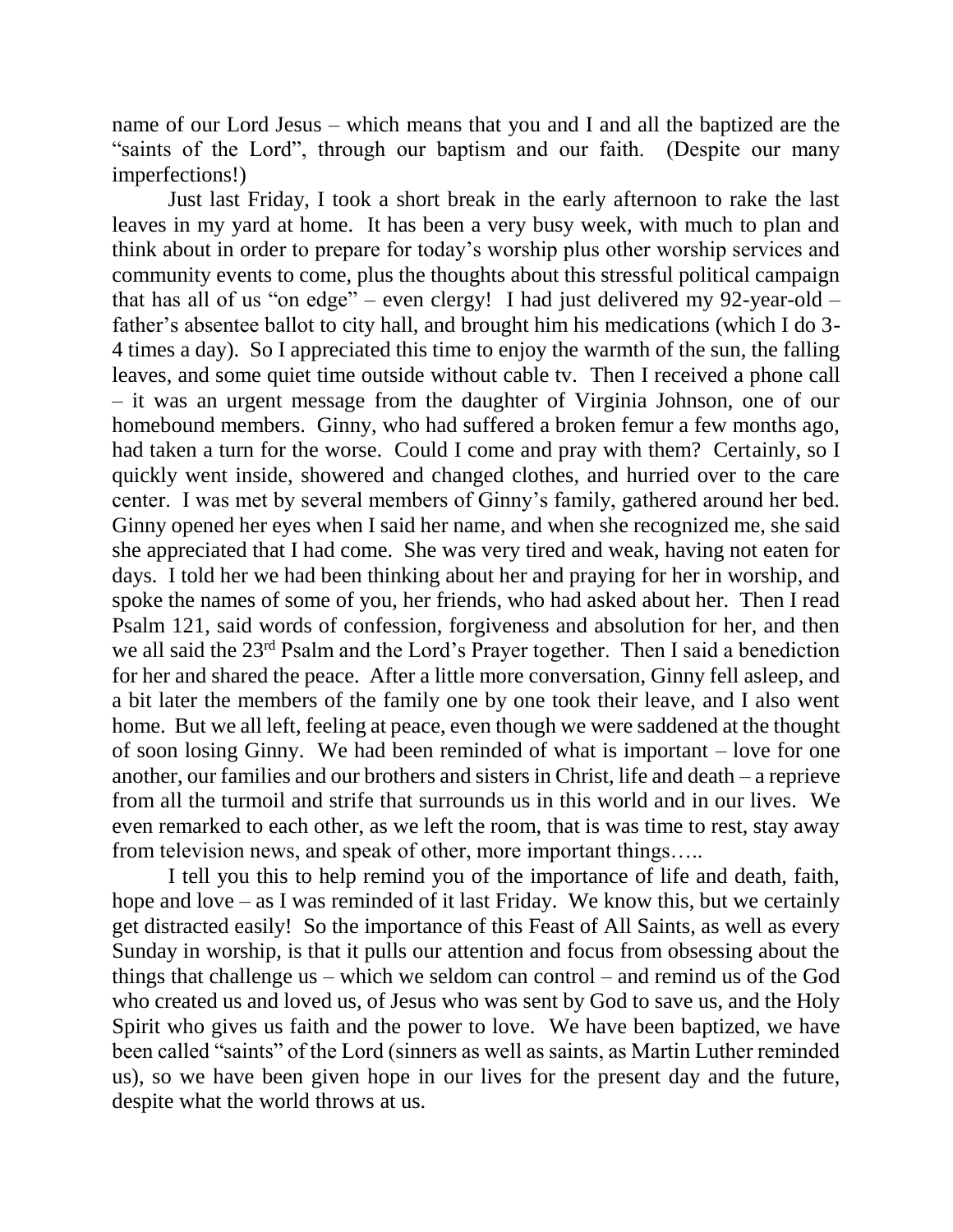We hear it clearly in the scriptures we have read today. We heard it in the vision recorded in the book of Daniel, in which four great beasts representing the powerful kingdoms of Daniel's time: Babylon, Media, Persia and Greece under Alexander the Great, troubled Daniel in a dream. They were powerful beasts like the Death Eaters, Dementors and creepy characters of today's *Harry Potter* series. But the message of Daniel was that even these powerful beasts, these great kingdoms, were nothing compared to the power of God, the Most High. Even though great kings would arise from earthly powers, *"the holy ones of the Most High shall receive the kingdom and possess the kingdom forever and ever."* This was the ultimate encouragement for the faithful.

The letter to the Ephesians was addressed *"to the saints who are in Ephesus and are faithful in Christ Jesus."* The opening to the letter speaks of how we, the faithful, have been *destined for adoption as God's children through Jesus Christ…in whom we have redemption, forgiveness and grace…and have obtained an inheritance…and were marked with the seal of the promised Holy Spirit…so that we, who…set our hope on Christ, might live for the praise of his glory."* The author of Ephesians had heard of their faith in Jesus and their love toward the "saints" (who were the faithful who suffered for their faith, in Jerusalem and elsewhere). The writer prayed that all the faithful will receive a spirit of wisdom and revelation, and know the hope to which God has called us, and the riches of Christ's glorious inheritance among the saints, for those who believe. As we all await that time, we all pray for the Spirit to produce fruits of justice and righteousness in us – which is the work of the Spirit.

And in Luke's gospel, we heard from Jesus' "Sermon on the Plain", when Jesus descended from the mountain where he prayed and called his 12 disciples, *"came down with them and stood on a level place, with a great crowd of his disciples of people from all Judea, Jerusalem, and coast of Tyre and Sidon.*" This was a great mass of people, who came to hear and be healed of their diseases, who were troubled with unclean spirits seeking a cure. They were "the misfits, the poor, the original basket of deplorables" who were ignored by the powerful, yet Jesus came down to them, as they came to him out of their vulnerability. Jesus didn't deride them for their failings, scold them for misbehavior, or tell them how they must do better to follow God's Law. Jesus said, *"Blessed are you who are poor, for yours is the kingdom of God. Blessed are you who are hungry now, for you will be filled. Blessed are you who weep now, for you will laugh. Blessed are you when people hate you, and when they exclude you, revile you, and defame you on account of the Son of Man. Rejoice in that day and leap for joy, for surely your reward is great in heaven; for that is what their ancestors did to the prophets."* Jesus continued with "words of woe" for those who are rich, well-fed, and laughing in comfort while others suffer. That is a sermon for another day; today we focus on Jesus' words of comfort and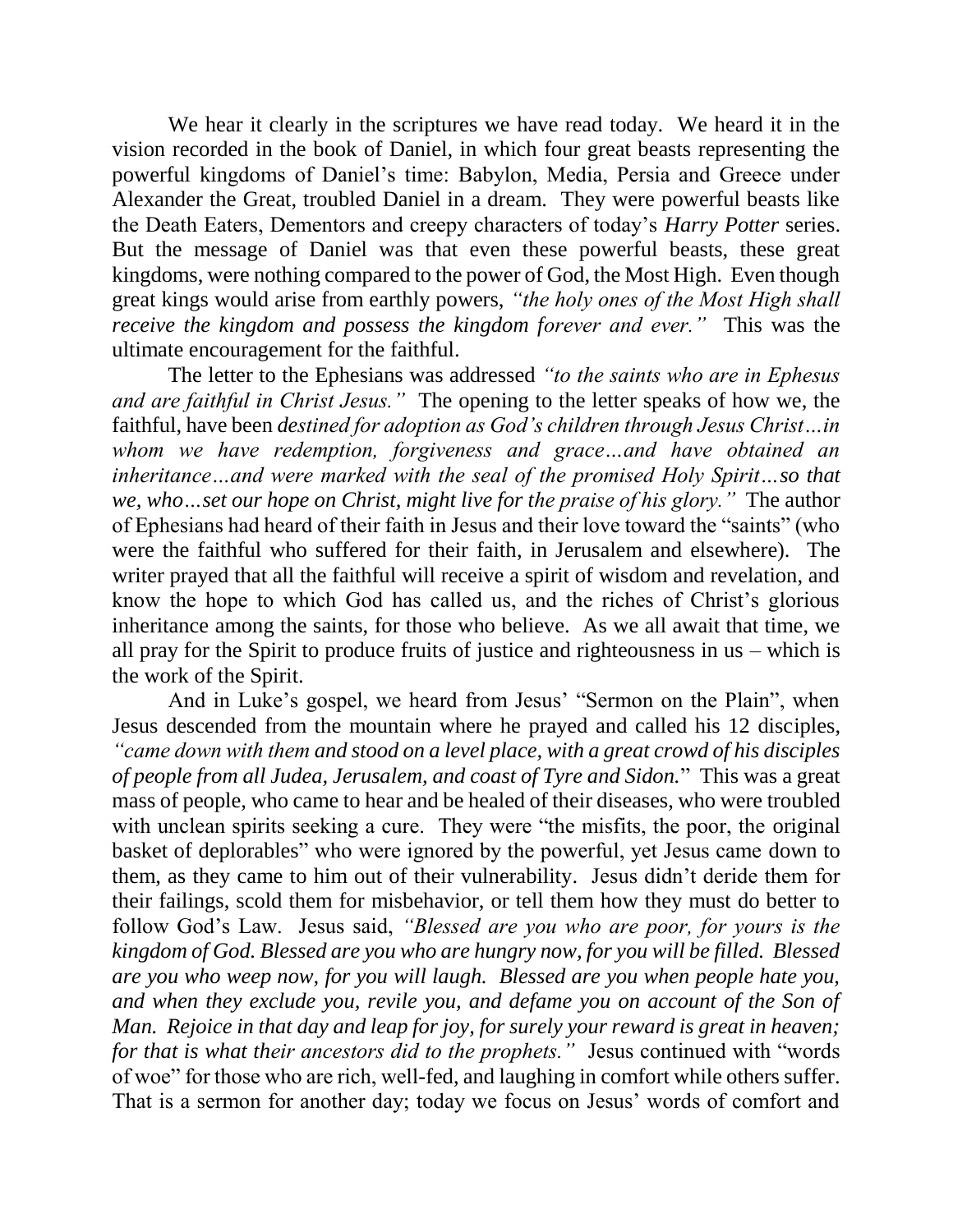hope to all those who suffer – whether it is you, your neighbor, or those who are far away.

For Jesus surprises us all  $-$  not only the rich, or the poor, but everyone who reads these words – at the certainty he spoke in words of hope for everyone who suffers. It will not be forever – hunger will end in plenty, weeping will end in laughter, hate will end with joy and love. For this is God's promise, spoken from the very mouth of Jesus, God's Son, and we can depend on this! Jesus calls us all to faith, to have trust in the God who loves us and gives us life – and Jesus has come down to us, to give us these words of hope! In these times when we are focused so hard on this election that shows our differences and divisions, Jesus comes down to tell us not to be anxious about so many things! When we worry about the future of our children and of our parents and grandparents' health, Jesus comes down to tell us that their future and ours is assured in God's Kingdom. When we experience stress because of the inequities, injustice and unfairness experienced by so many in this world – sometimes experienced by us, sometimes caused by us or our leaders – Jesus comes down to tell us that God will make all things right, and bring justice and peace to this earth. When you and I experience grief and loss, worry about our lack of faith, and feel hopeless and lost, Jesus comes down to give us words of comfort, encouragement and hope – to trust in God's mercy, and trust in him, whom God raised from the dead! We profess in our Creed today that "*for us and our salvation, Jesus came down from heaven!"*

We live today in hope, that the crucified and risen Christ, who ascended into heaven, will come again, to judge the living and the dead, and to bring God's everlasting kingdom. In the meantime, we live in hope, with love for one another, as God has first loved us. Jesus calls you and me to *"love your enemies, do good to those who hate you, bless those who curse you….to do to others as you would have them do to you."*

So today, you and I are invited by Christ to step back from the anxiety and worry of these present days. For Jesus has come down to be with us, to remind us that God is present here in mercy and love, that our sins are forgiven, and to give us the promise of life everlasting. Today we light candles of hope in remembrance of our brothers and sisters, parents and grandparents, children and friends who have lived and died and in the Lord. We light the candles which we first received in baptism, which represent the light of Jesus Christ, come into this world in the midst of its darkness. We light these candles in hope and faith, knowing that Jesus our Lord has called us all to be witnesses to this light, so that all people will know the truth of the love of God and God's justice. It is certain, and it is coming. So do not be anxious, do not be afraid, have faith, and have love for God and neighbor, just as God is faithful, and has love for you, for me, and all the world. Thanks be to God